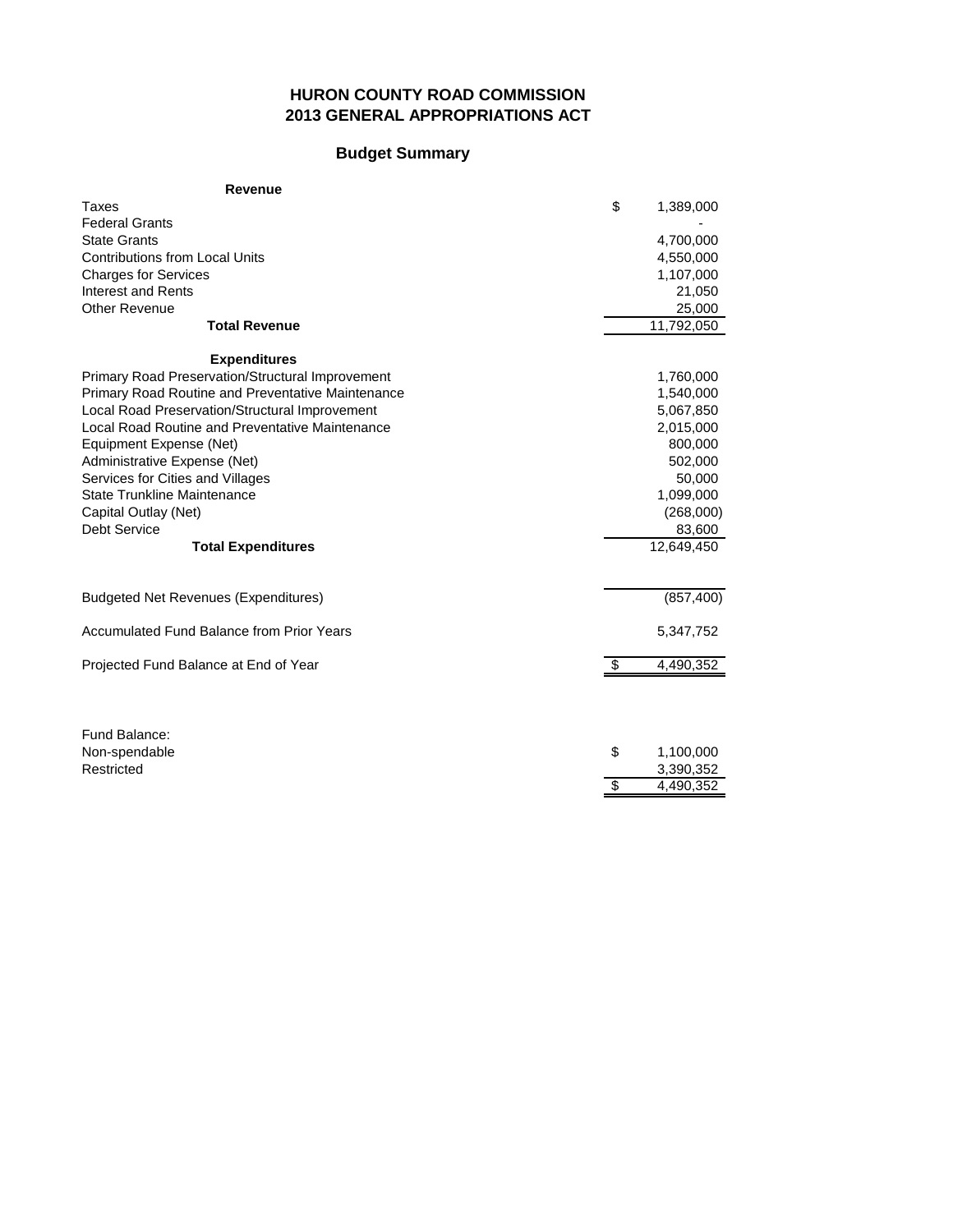This page left blank.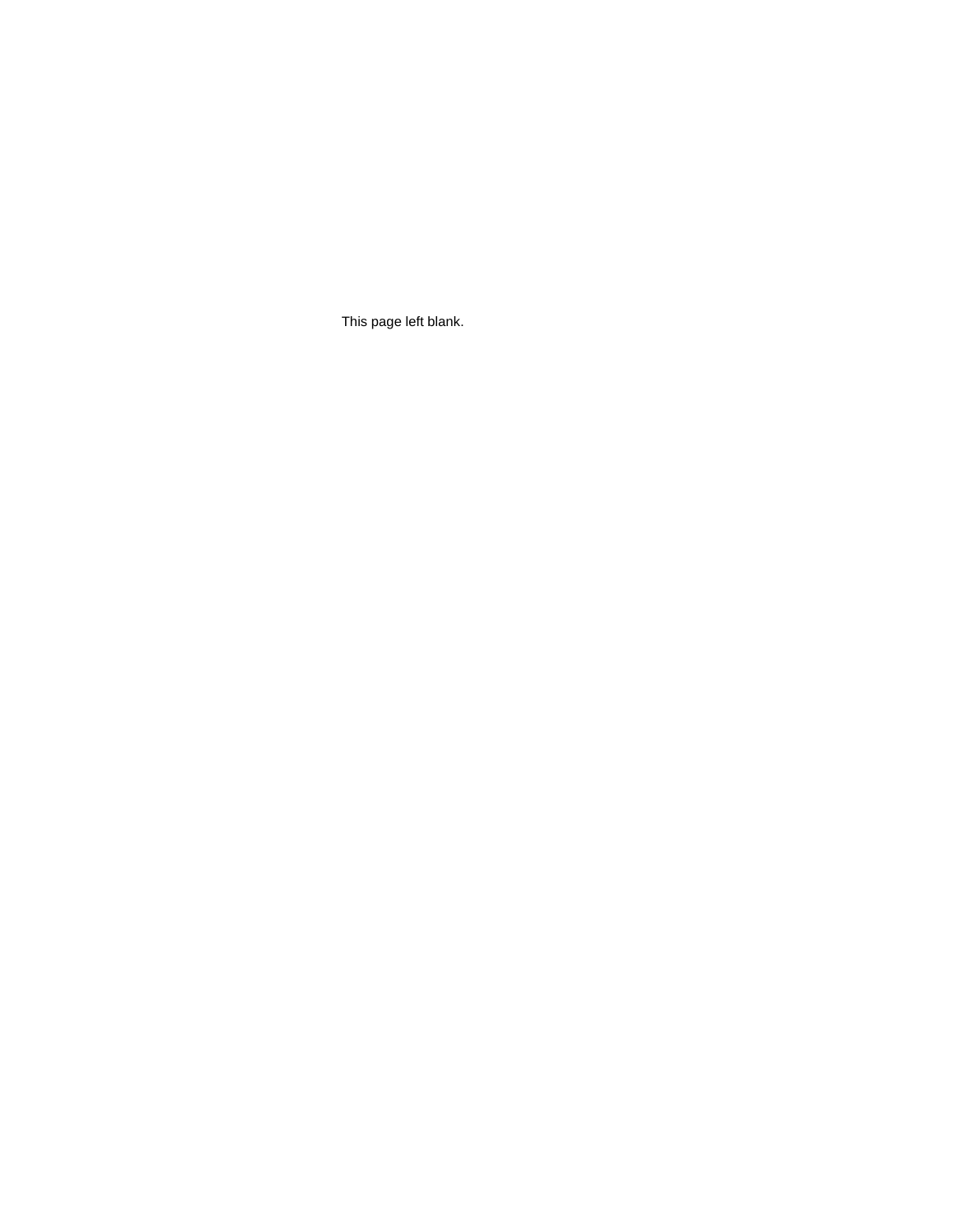### **HURON COUNTY ROAD COMMISSION ADOPTED 2013**

| <b>Revenue</b>                                  |                        |
|-------------------------------------------------|------------------------|
| <b>County Millage</b>                           | \$<br>1,389,000        |
| <b>Federal Grants</b>                           |                        |
| Federal Aid - STP                               |                        |
| Federal Aid - TEDF Category D                   |                        |
| Federal Aid - Critical Bridge                   |                        |
| Federal Aid - Stimulus                          |                        |
| Federal Aid - Safety                            |                        |
| <b>Federal Grants Sub-total</b>                 |                        |
| <b>State Grants</b>                             |                        |
| Michigan Transportation Fund                    |                        |
| Engineering                                     | 10,000                 |
| Primary                                         | 2,435,000              |
| Local                                           | 2,247,500              |
| Snow Removal                                    | 7,500                  |
| <b>MTF Sub-total</b>                            | 4,700,000              |
| State Aid - Critical Bridge                     |                        |
| State Aid - Category A                          |                        |
| State Aid - TEDF Category D                     |                        |
| <b>State Grants Sub-total</b>                   | 4,700,000              |
| <b>Contributions from Local Units</b>           |                        |
| <b>Township Contributions</b>                   | 4,500,000              |
| <b>Other Contributions</b>                      | 50,000                 |
| <b>Contributions from Local Units Sub-total</b> | 4,550,000              |
| <b>Charges for Services</b>                     |                        |
| <b>State Trunkline Maintenance</b>              | 1,099,000              |
| <b>State Trunkline Non-Maintenance</b>          |                        |
| Salvage Sales                                   | 8,000                  |
| <b>Charges for Services Sub-total</b>           | $\overline{1,}107,000$ |
| <b>Interest and Rents</b>                       |                        |
| <b>Interest Earned</b>                          | 20,000                 |
| <b>Property Rent</b>                            | 1,050                  |
| Interest and Rents Sub-total                    | 21,050                 |
| <b>Other Revenues</b>                           |                        |
| Gain/Loss on Equipment                          |                        |
| Gain/Loss on Road Materials                     | 25,000                 |
| <b>Other Revenues Sub-total</b>                 | 25,000                 |
|                                                 |                        |
|                                                 |                        |
| <b>Total Revenue</b>                            | 11,792,050             |